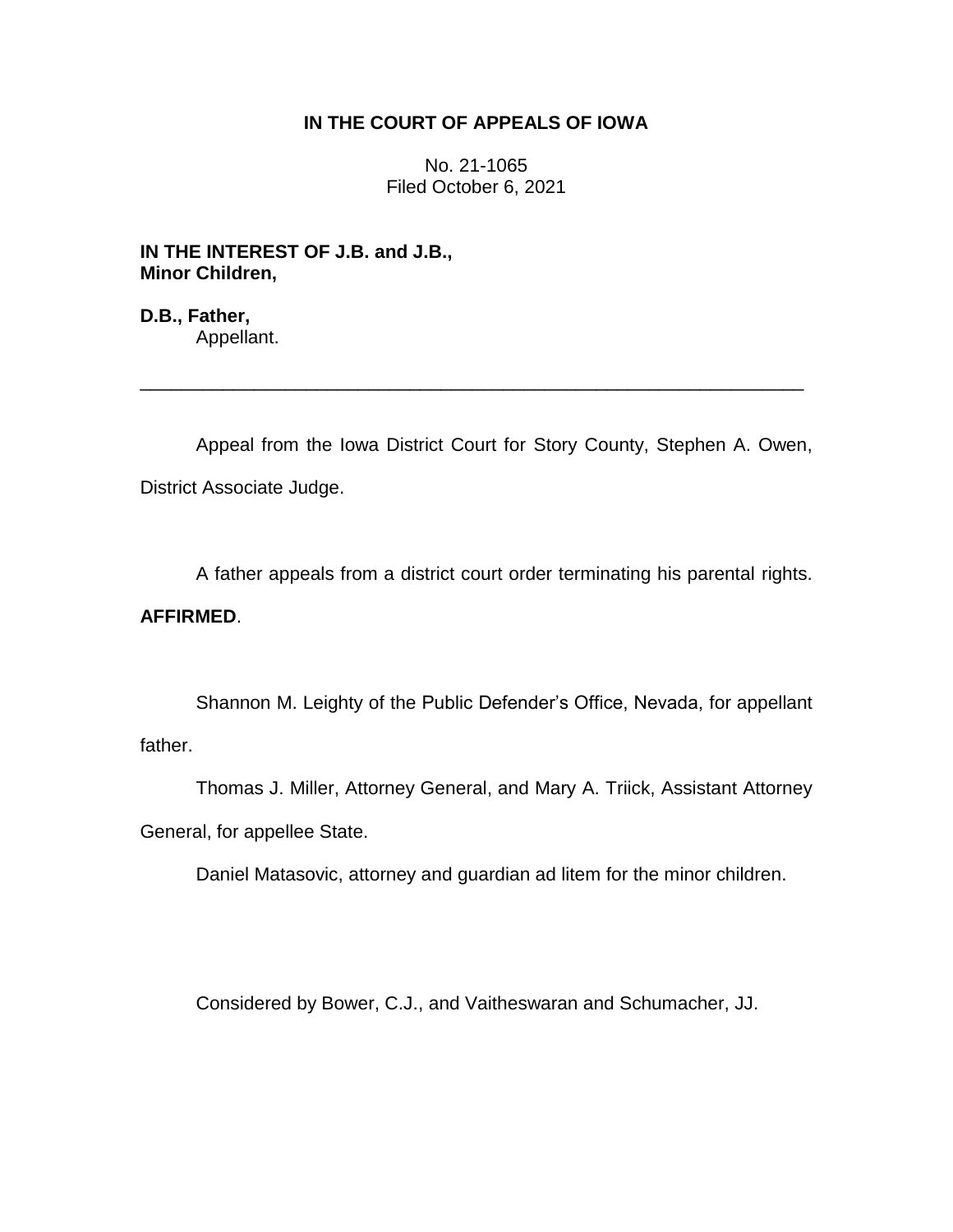#### **SCHUMACHER, Judge.**

 $\overline{a}$ 

In this appeal, we must determine whether the record supports the termination of a father's parental rights.<sup>1</sup> On our de novo review, we affirm the district court order. Clear and convincing evidence supports a statutory ground the district court relied on, termination is in the children's best interest, and a permissive exception should not be applied.

## I. **Background Facts and Proceedings.**

The heart of this appeal concerns two boys, ages six and seven years old at the time of the termination hearing. They came to the attention of the Iowa Department of Human Services (DHS) in late 2019 due to domestic violence between their parents, admission of marijuana use by the mother, and admission of methamphetamine use by the father.<sup>2</sup> The children were formally removed from parental custody on New Year's Eve 2019 and placed with their paternal grandmother, where they remained for a full eighteen and one-half months, the length of the underlying child-in-need-of-assistance (CINA) proceeding. No trial home placement occurred.

A founded child abuse assessment was completed on January 13, 2020, naming the father as the perpetrator of abuse for denial of critical care. Both children were adjudicated CINA in March 2020 pursuant to Iowa Code section 232.2(6)(c)(2) and (n) (2020). Custody was placed with the paternal grandmother under the protective supervision of DHS.

 $1$  The mother did not appear at the termination hearing, but she was represented by counsel. She does not appeal the termination order.

 $2$  The mother denied the use of any other substances but later tested positive for methamphetamine in June 2020.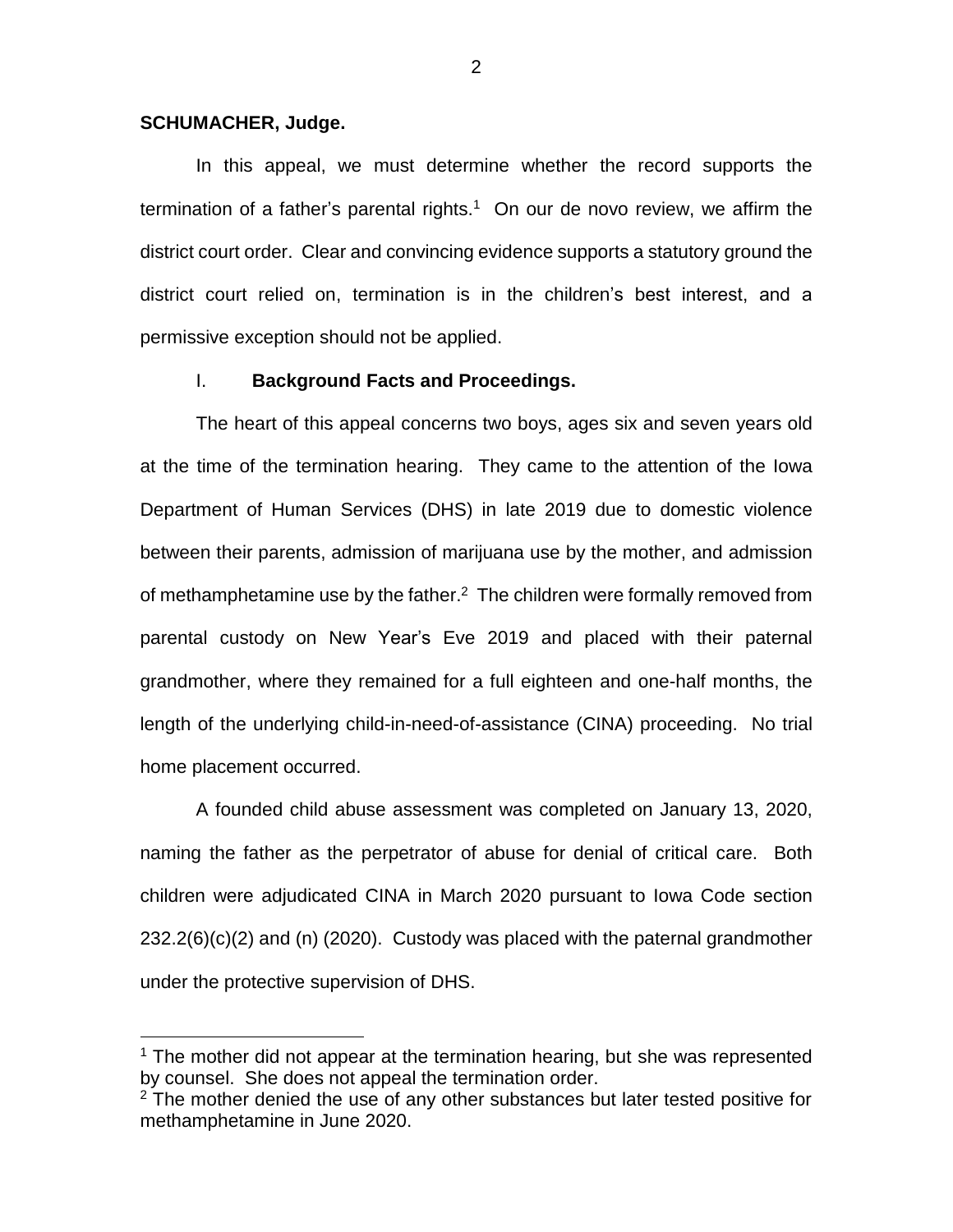Disposition was entered on April 20, wherein the court found clear and convincing evidence existed to support the original grounds for adjudication. Following a permanency hearing held on August 27, 2020, the court entered an order under Iowa Code section 232.104(2)(b), continuing placement with the paternal grandmother and granting an extension of six months for reunification efforts. The court outlined specific action steps for the father, including abstaining from all mood-altering substances, participating in drug testing and treatment, and signing necessary releases. Another three months for reunification efforts was granted following a February 2021 permanency review hearing.<sup>3</sup>

Following the permanency review hearing, the father struggled to maintain sobriety. He failed to have a drug patch removed, reporting it was burned off at work. While he took a second drug screen in March 2021 that was negative for all substances, he failed to complete a drug screen in April. On May 4, approximately two months before the termination hearing, the father was arrested for criminal mischief, with law enforcement reporting the father exhibited signs of drug use, specifically methamphetamine.<sup>4</sup> Law enforcement reported the father was hitting apartment doors with a hammer, was incoherent in his statements, and "appeared to be hallucinating and kept claiming he could see people running away from us."

 $\overline{a}$ 

 $3$  This additional three months appears to have been granted due to concerns about the offer of family centered services (FCS) to the mother, as the initial FCS worker engaged in an intimate relationship with the father while providing FCS to the mother. The father sent inappropriate sexually oriented communications to the second assigned FCS worker, causing a third FCS worker to be recently assigned. <sup>4</sup> This incident took place in and near an apartment complex where the father believed his former probation supervisor was located. The father also engaged in an intimate relationship with his probation supervisor during the CINA proceeding. Her employment with the Iowa Department of Corrections was terminated.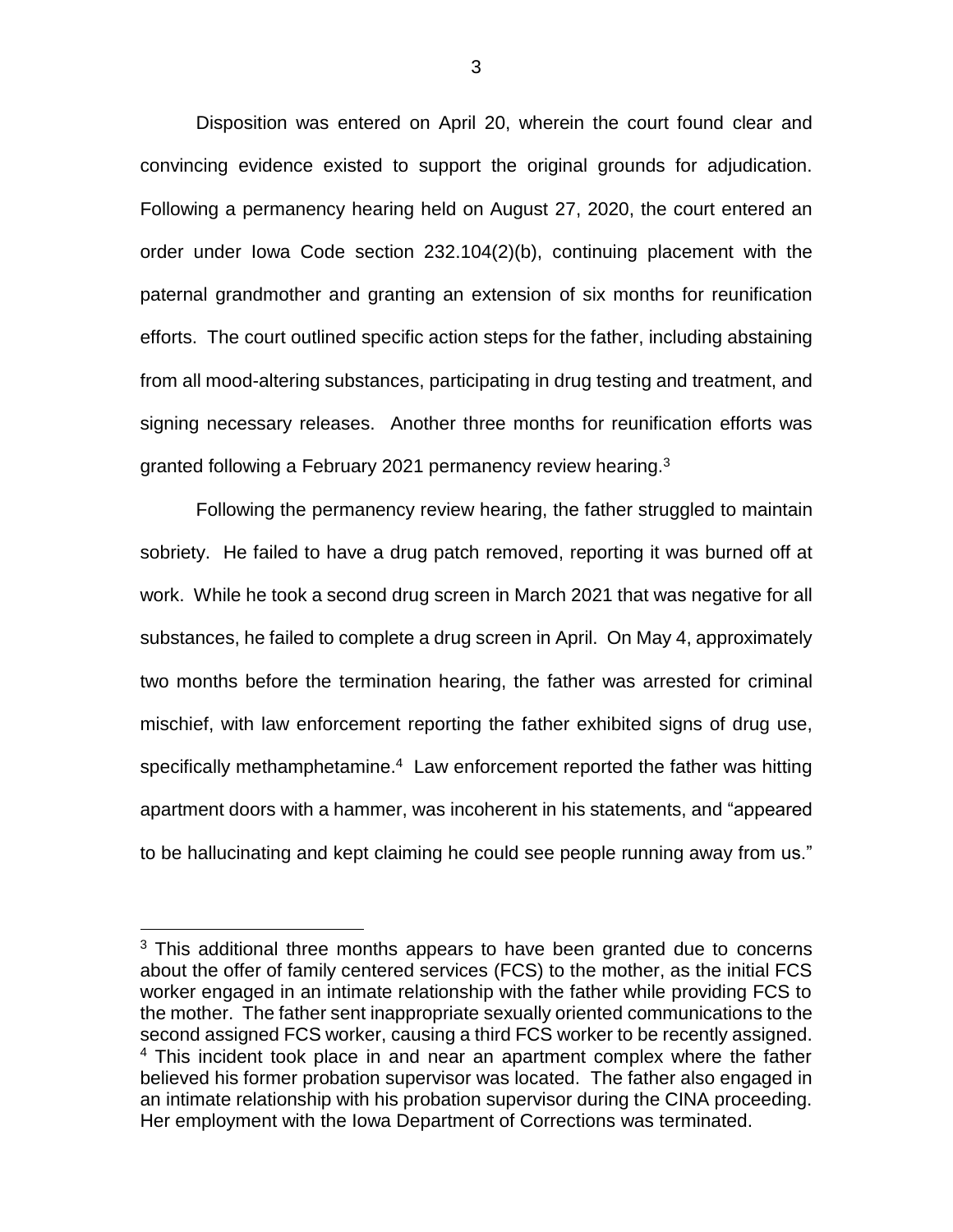The father failed to sign a release to allow DHS to obtain the father's current treatment records. Following hearing on the State's petition for termination held on July 15, 2021, the district court terminated the father's parental rights on July 19, 2021. The father timely appealed.

## **II. Standard of Review.**

"We review proceedings terminating parental rights de novo." *In re A.M.*, 843 N.W.2d 100, 110 (Iowa 2014). "We are not bound by the juvenile court's findings of fact, but we do give them weight, especially in assessing the credibility of witnesses." *Id.* (quoting *In re D.W.*, 791 N.W.2d 703, 706 (Iowa 2010)).

#### **III. Analysis.**

We use a three-step analysis to review termination of parental rights. *In re M.W.*, 876 N.W.2d 212, 219 (Iowa 2016). First, we "determine whether any ground for termination under section 232.116(1) has been established." *Id.* If we determine "that a ground for termination has been established, then we determine whether the best-interest framework as laid out in section 232.116(2) supports the termination of parental rights." *Id.* at 219–20. Finally, if we conclude the statutory best-interest framework supports termination, "we consider whether any exceptions in section 232.116(3) apply to preclude termination of parental rights." *Id.* at 220.

#### **A. Whether a Ground for Termination Has Been Established.**

When the court terminates parental rights on more than one statutory ground, we may affirm the court's order on any ground we find supported by the record. *D.W.*, 791 N.W.2d at 707. The district court concluded there were grounds for termination under Iowa Code section 232.116(1)(e) and (f). For purposes of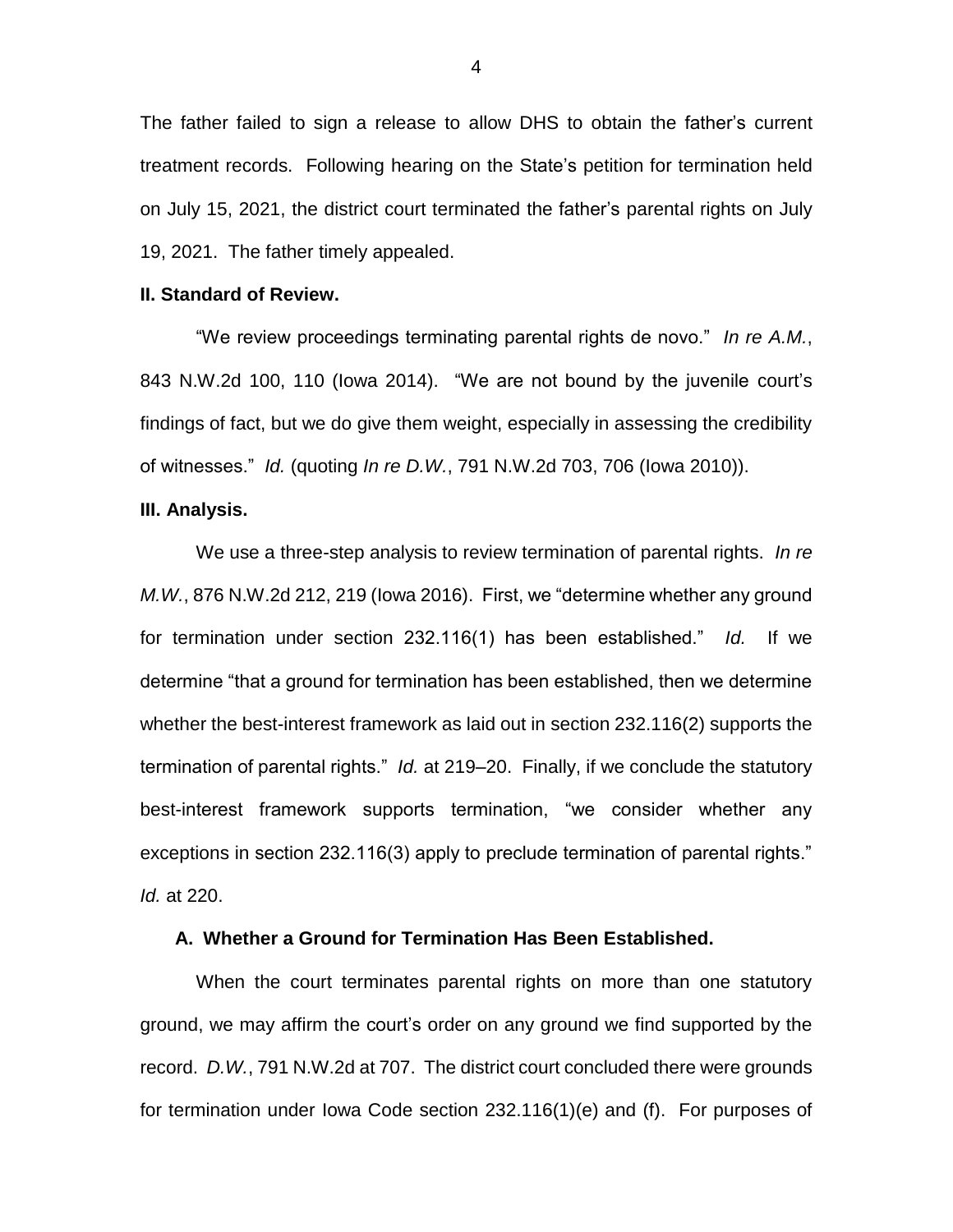the father's appeal, we focus on 232.116(1)(f). Under that section, the court may terminate parental rights if:

(1) The child is four years of age or older.

(2) The child has been adjudicated a child in need of assistance pursuant to section 232.96.

(3) The child has been removed from the physical custody of the child's parents for at least twelve of the last eighteen months, or for the last twelve consecutive months . . . . [And,]

(4) There is clear and convincing evidence that at the present time the child cannot be returned to the custody of the child's parents as provided in section 232.102.

Iowa Code § 232.116(1)(f).

The father does not contest the children meet the first three requirements. He argues there is not clear and convincing evidence that at the time of the termination hearing, the children could not be safely returned to his custody. We reject this argument and conclude there is clear and convincing evidence that each of the four requirements has been met under section 232.116(1)(f).

The father has been unable to adequately address a serious, pervasive substance-abuse problem. He acknowledges his use of illegal substances began at age fifteen, with daily intravenous use of methamphetamine beginning at age twenty-nine. While he has been able to achieve short periods of sobriety, he has not sustained sobriety. The father remains on probation for the domestic abuse conviction that was in part responsible for the court's initial involvement with the children. While provided over eighteen months to place himself in a position to parent his children, methamphetamine's tight grip on the father has extinguished his ability to safely parent his children. The children could not be placed in the father's custody at the time of the termination hearing without being subjected to continued adjudicatory harm.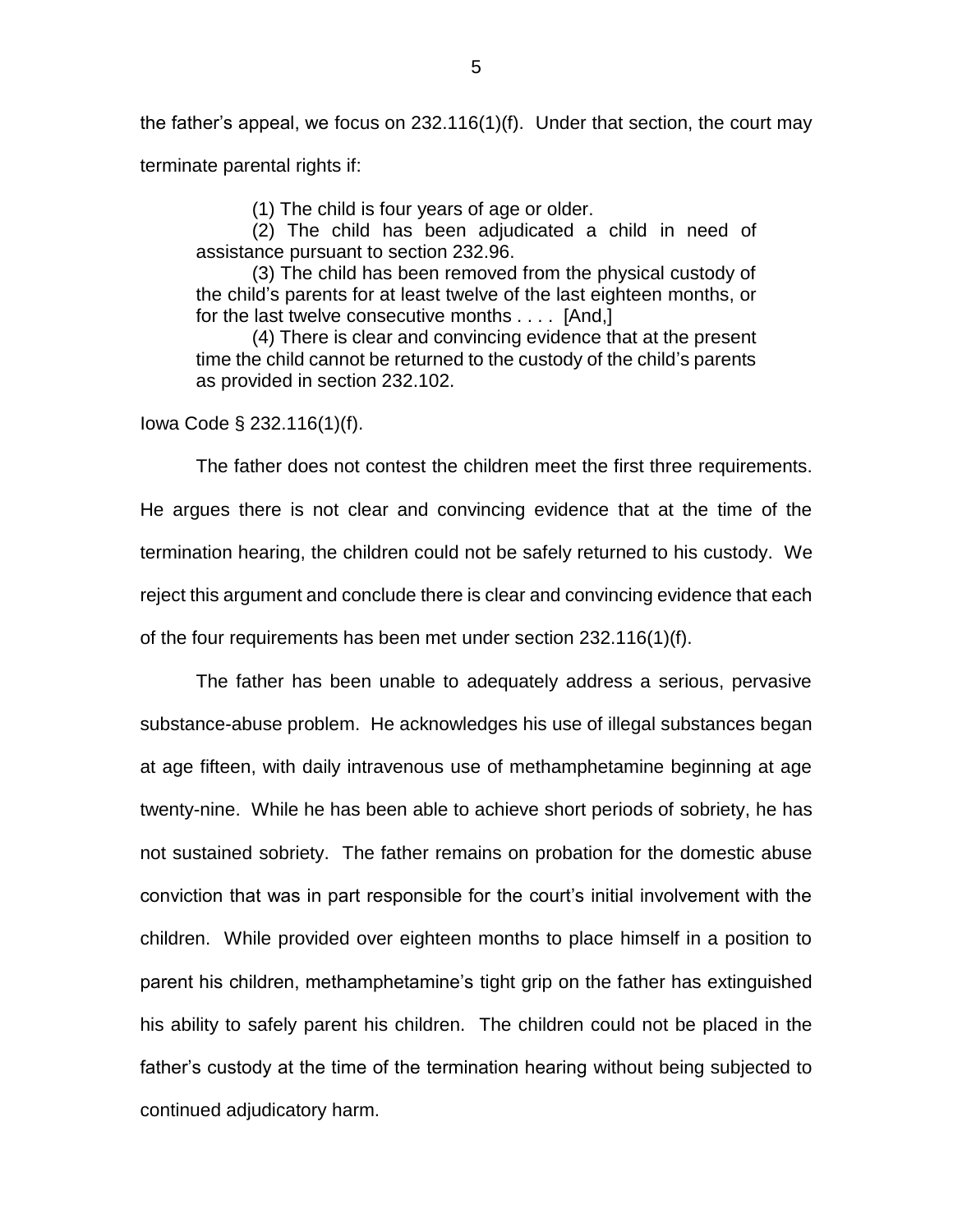#### **B. Whether the Best-Interest Framework Supports Termination.**

We next turn to whether the best-interest framework provided in section 232.116(2) supports termination. Section 232.116(2) provides in relevant part:

In considering whether to terminate the rights of a parent under this section, the court shall give primary consideration to the child's safety, to the best placement for furthering the long-term nurturing and growth of the child, and to the physical, mental, and emotional condition and needs of the child.

"It is well-settled law that we cannot deprive a child of permanency after the State has proved a ground for termination under section 232.116(1) by hoping someday a parent will learn to be a parent and be able to provide a stable home for the child." *A.M.*, 843 N.W.2d at 112 (quoting *In re P.L.*, 778 N.W.2d 33, 41 (Iowa 2010)). The "legislature has established a limited time frame for parents to demonstrate their ability to be parents." *In re J.E.*, 723 N.W.2d 793, 800 (Iowa 2006). "Children simply cannot wait for responsible parenting." *In re C.K.*, 558 N.W.2d 170, 175 (Iowa 1997) (quoting *In re L.L.*, 459 N.W.2d 489, 495 (Iowa 1990)).

After over eighteen months, the father has been unable to place himself in a position to provide safety and stability for his children. While brief glimpses of progress appeared, the father is no further along in his commitment to address his long-standing issue with substances than when the children were initially removed.

Both children have fully integrated into their grandmother's home. They look to their grandmother and her husband to address their needs. The grandmother has indicated a willingness to continue contact between the father and the children under her supervision. The grandmother and her husband have been approved for adoption. We conclude that termination of the father's parental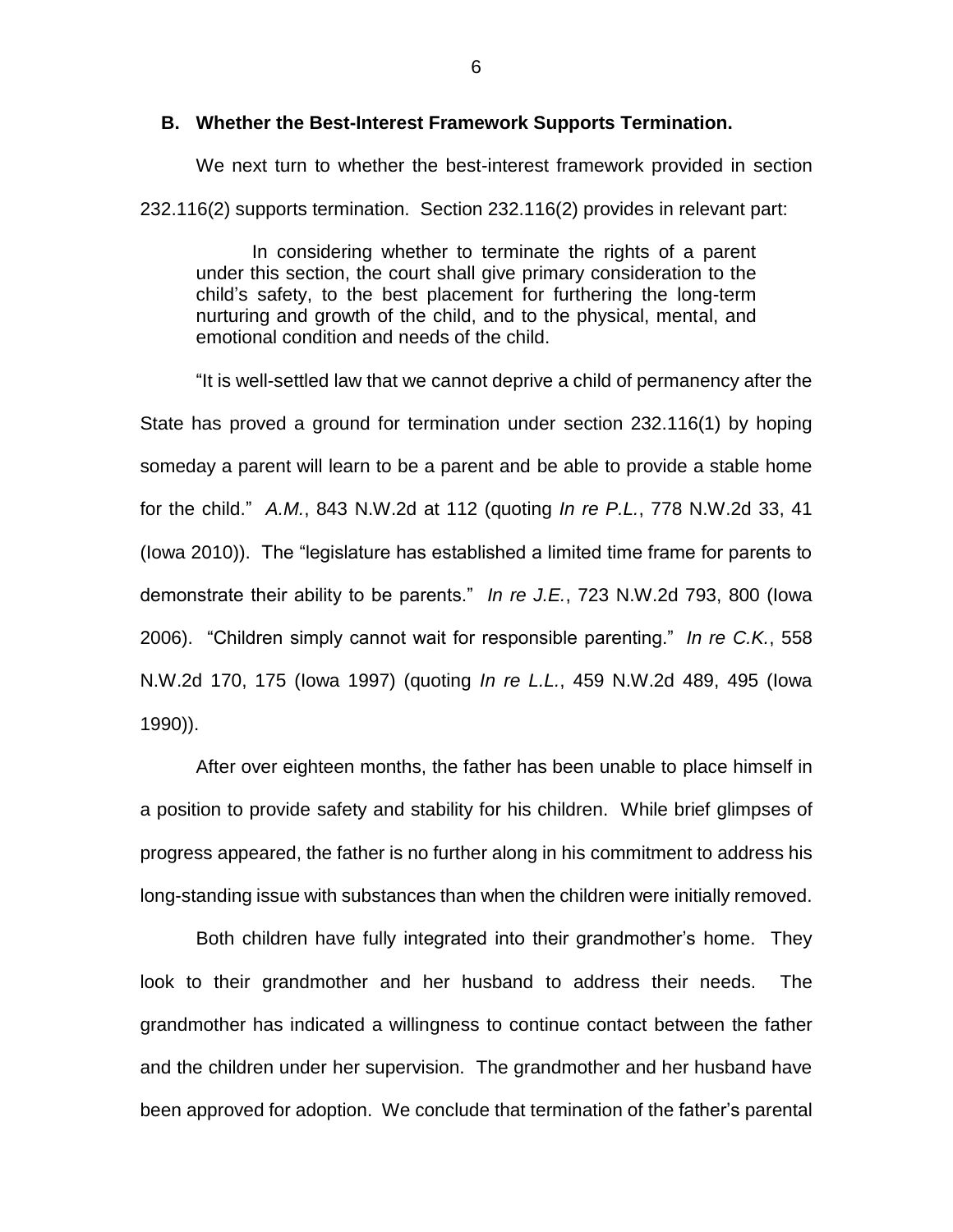rights is in the children's best interests to provide a permanent placement in an

adoptive home.

# **C. Whether Any Permissive Exceptions Apply to Avoid Termination.**

"Once we have established that the termination of parental rights is in the

children's best interests, the last step of our analysis is to determine whether any

exceptions in section 232.116(3) apply to preclude the termination." *M.W.*, 876

N.W.2d at 225. Section 232.116(3) provides,

The court need not terminate the relationship between the parent and child if the court finds any of the following:

a. A relative has legal custody of the child.

b. The child is over ten years of age and objects to the termination.

c. There is clear and convincing evidence that the termination would be detrimental to the child at the time due to the closeness of the parent-child relationship.

d. It is necessary to place the child in a hospital, facility, or institution for care and treatment and the continuation of the parentchild relationship is not preventing a permanent family placement for the child.

e. The absence of a parent is due to the parent's admission or commitment to any institution, hospital, or health facility or due to active service in the state or federal armed forces.

A finding of any of these factors allows the court to avoid terminating

parental rights, but the factors "are permissive, not mandatory." *A.M.*, 843 N.W.2d

at 113 (quoting *In re D.S.*, 806 N.W.2d 458, 474–75 (Iowa Ct. App. 2011)). "We

may use our discretion, 'based on the unique circumstances of each case and the

best interests of the child, whether to apply the factors in this section to save the

parent-child relationship.'" *M.W.*, 876 N.W.2d at 225 (quoting *A.M.*, 843 N.W.2d

at 113). "An appropriate determination to terminate a parent-child relationship is

not to be countermanded by the ability and willingness of a family relative to take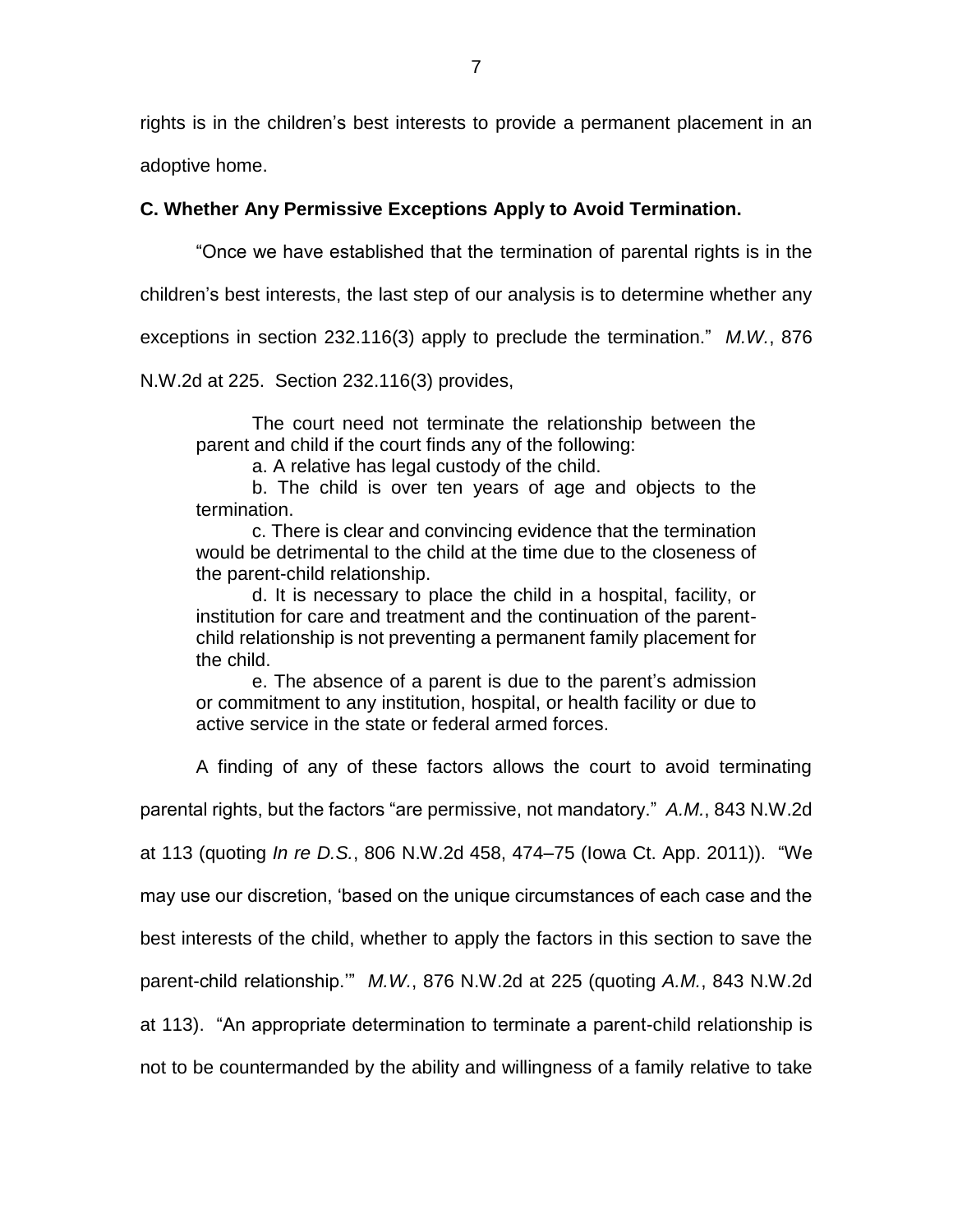the child. The child's best interests always remain the first consideration." *C.K.*, 558 N.W.2d at 174.

The father asserts two permissive exceptions apply to the children. First, he alleges because custody is with a relative, termination of his parental rights need not be entered. Second, he alleges termination of his parental rights would be detrimental to his children due to the closeness of the relationship he shares with them.

Although the child's maternal grandmother has legal custody of the children, we decline to apply the permissive exception in section 232.116(3)(a) to avoid termination of the father's parental rights. $5$  The DHS case manager recommended termination and adoption. The guardian ad litem also recommended termination of the father's parental rights. We give weight to their testimony. *See A.M.*, 843 N.W.2d at 112 ("It is significant to us that neither the third-party service providers nor the [guardian ad litem] believed [the child] could be safely returned to her parents at the time of trial.").

Additionally, we decline to apply an exception to termination based on the closeness of the father's relationship with the children. We find the grandmother's testimony telling on this point. The grandmother noted that although the father could have as much contact with the children as he wanted under their supervision, he saw them only once every one to two weeks. Given this limited contact, the bond has lessened, with the grandmother indicating that the separation was at first

 $\overline{a}$ 

 $5$  The State argues the permissive exception in 232,116(3)(a) does not apply as the grandmother does not have legal custody. However, this argument is contrary to the record.